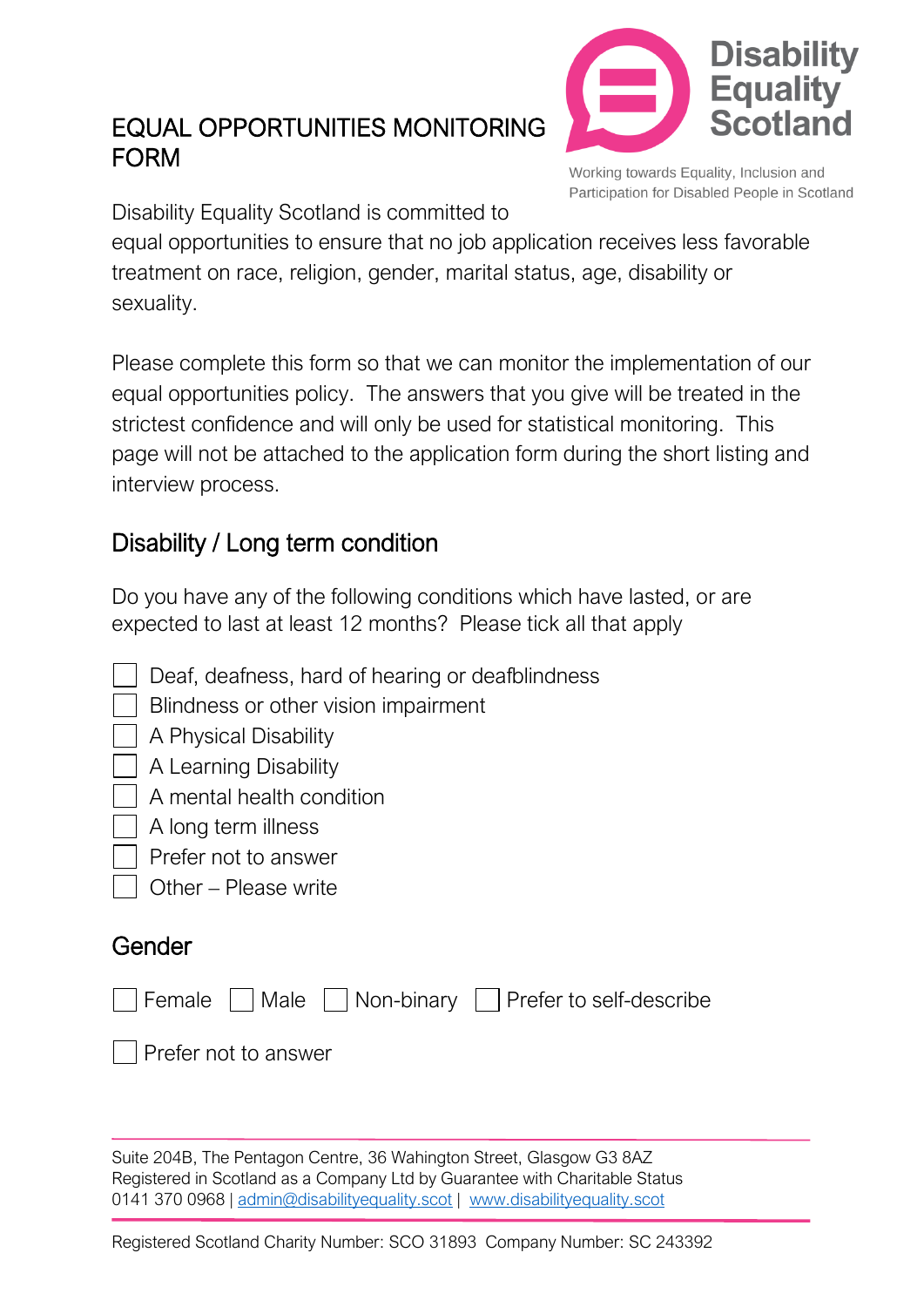

### Age Range

| Under 25<br>25-34<br>35-49<br>50-65<br>Over 65                                                                                                                                                        |  |  |  |  |
|-------------------------------------------------------------------------------------------------------------------------------------------------------------------------------------------------------|--|--|--|--|
| Religion                                                                                                                                                                                              |  |  |  |  |
| Church of Scotland<br>None<br>Roman Catholic<br>Other<br>Christian<br>Sikh<br>Muslim<br><b>Buddhist</b><br>Jewish<br>Hindu<br>Pagan<br>Prefer not to answer If other religion or belief, please write |  |  |  |  |
| <b>Sexual Orientation</b>                                                                                                                                                                             |  |  |  |  |
| How would you describe your sexual orientation? (please tick one box only)                                                                                                                            |  |  |  |  |
| Gay/Lesbian<br>Straight<br><b>Bisexual</b><br>Prefer not to answer If other, please write                                                                                                             |  |  |  |  |
| <b>Ethnic Group</b>                                                                                                                                                                                   |  |  |  |  |
| White                                                                                                                                                                                                 |  |  |  |  |
| Welsh<br>Scottish<br>Northern Irish<br>English<br>Irish<br>Gypsy or Irish Traveler<br><b>British</b><br>Prefer not to answer<br>Any other white background, please write                              |  |  |  |  |
| Mixed / multiple ethnic groups                                                                                                                                                                        |  |  |  |  |
| White & Black Caribbean<br>White & Black African<br>White &<br>Asian<br>Prefer not to answer<br>Any other mixed background, please write                                                              |  |  |  |  |

Suite 204B, The Pentagon Centre, 36 Washington Street, Glasgow G3 8AZ Registered in Scotland as a Company Ltd by Guarantee with Charitable Status 0141 370 0968 | [admin@disabilityequality.scot](mailto:admin@disabilityequality.scot) | [www.disabilityequality.scot](http://www.disabilityequality.scot/)

Registered Scotland Charity Number: SCO 31893 Company Number: SC 243392